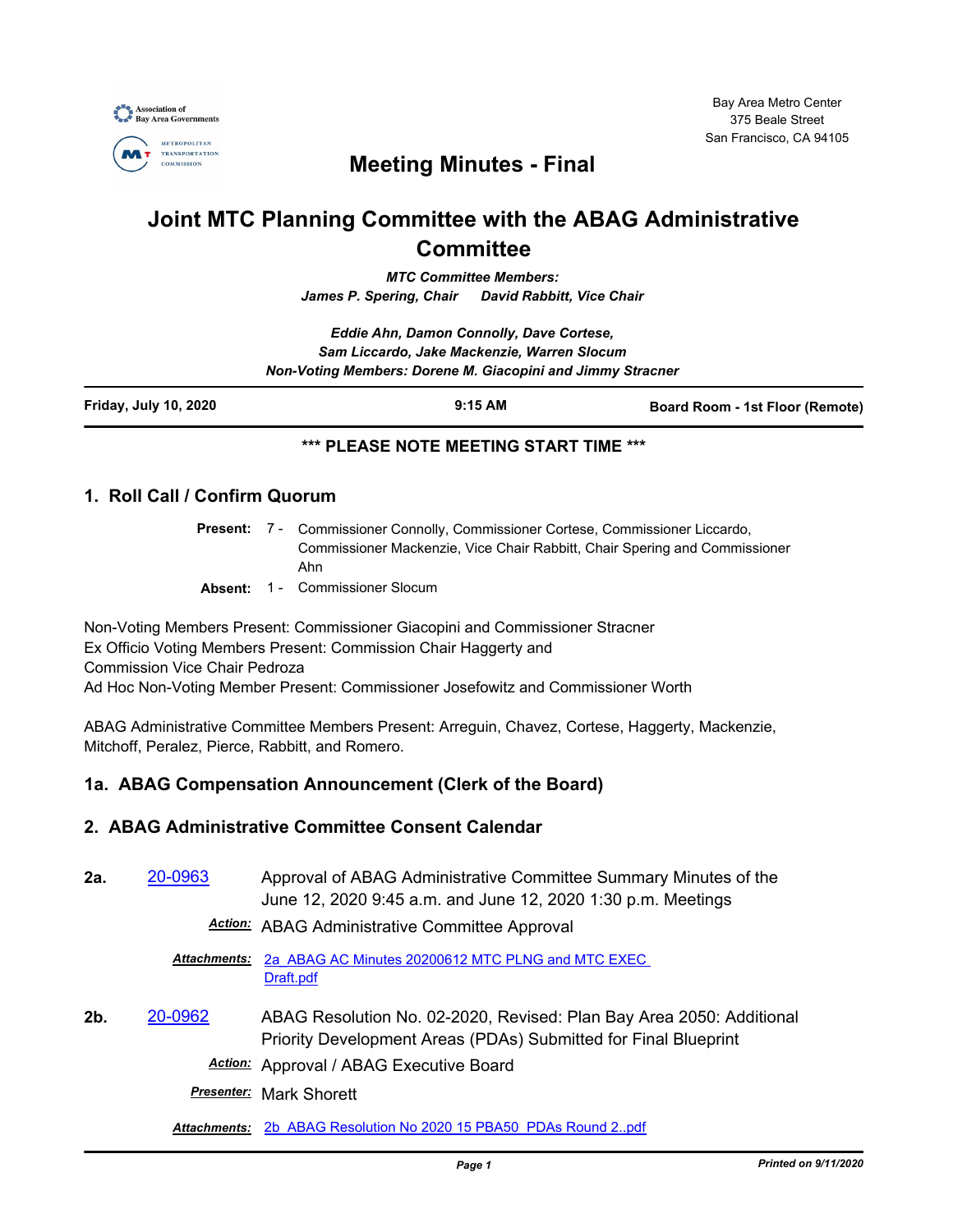#### **3. MTC Planning Committee Consent Calendar**

**Upon the motion by Commissioner Mackenzie and second by Vice Chair Rabbitt, the MTC Planning Committee Consent Calendar was unanimously approved. The motion carried by the following vote:**

- Aye: 5 Commissioner Cortese, Commissioner Mackenzie, Vice Chair Rabbitt, Chair Spering and Commissioner Ahn
- **Absent:** 3 Commissioner Connolly, Commissioner Liccardo and Commissioner Slocum
- **3a.** [20-0964](http://mtc.legistar.com/gateway.aspx?m=l&id=/matter.aspx?key=20828) Approval of MTC Planning Committee Minutes of the June 12, 2020 Meeting

*Action:* MTC Planning Committee Approval

#### *Attachments:* [3a\\_MTC PLNG\\_Minutes\\_Jun12 2020.pdf](http://mtc.legistar.com/gateway.aspx?M=F&ID=3ef5c1ab-e026-4c3b-a4a1-db613d01d22b.pdf)

Commissioner Connolly and Commissioner Liccardo arrived after the approval of the Consent Calendar.

#### **4. Information**

**4a.** [20-0955](http://mtc.legistar.com/gateway.aspx?m=l&id=/matter.aspx?key=20819) Plan Bay Area 2050 Draft Blueprint: Key Findings

Presentation on the findings from the Draft Blueprint analysis, highlighting successes and shortcomings in advance of stakeholder workshops later this month.

- *Action:* Information
- *Presenter:* Dave Vautin
- *Attachments:* [4a\\_PBA50\\_DraftBlueprintFindings.pdf](http://mtc.legistar.com/gateway.aspx?M=F&ID=ed6db023-084d-4652-bae1-31f758cf1982.pdf)

Robert Fruchtman was called to speak. Roland Lebrun was called to speak.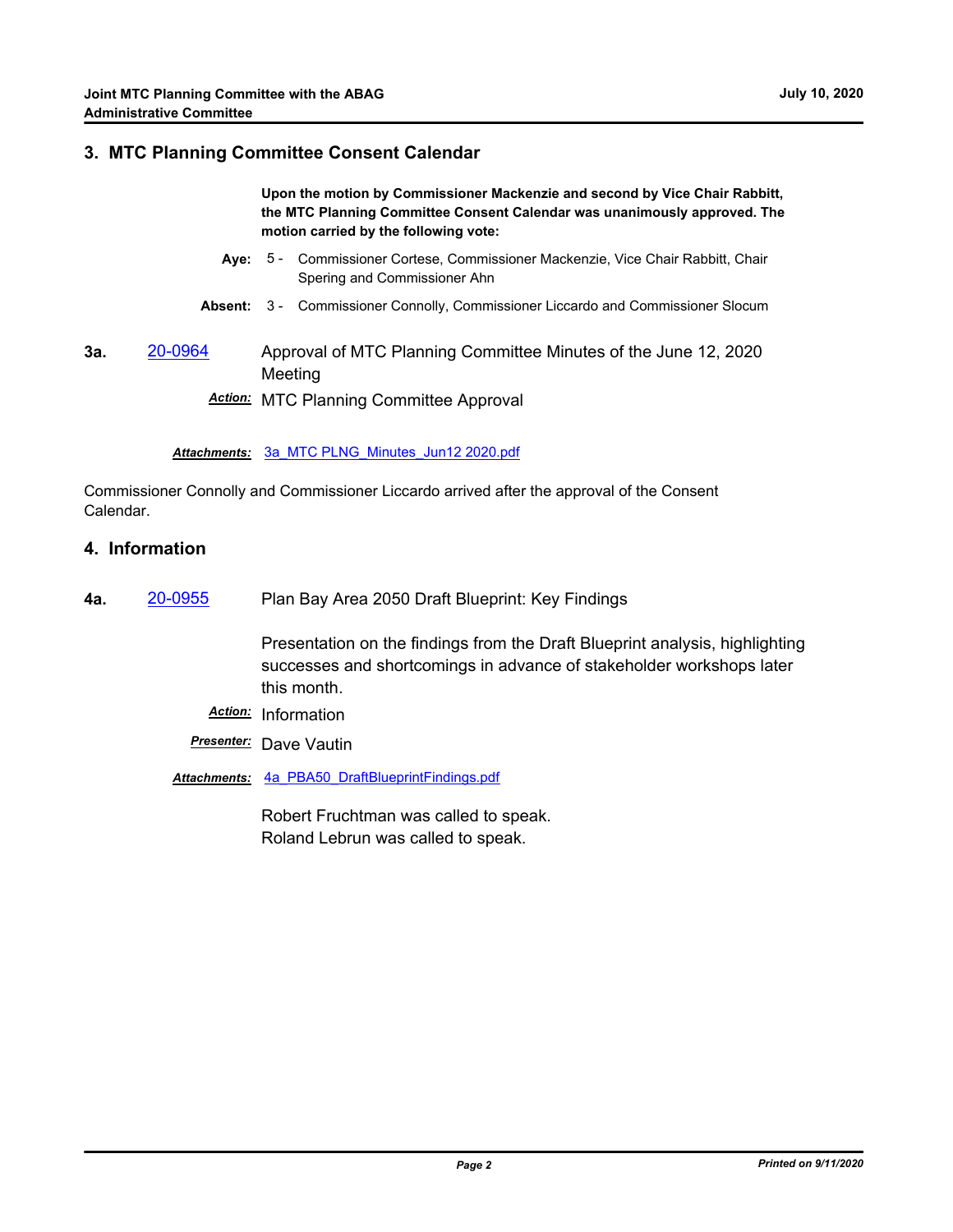#### **5. Approval - MTC Planning Committee**

**5a.** [20-0959](http://mtc.legistar.com/gateway.aspx?m=l&id=/matter.aspx?key=20823) Plan Bay Area 2050 Final Blueprint: Key Decisions for the Transportation Element

> Recommendations on specific regional discretionary funding levels for the Transportation Element of the Plan Bay Area 2050 Final Blueprint, in advance of broader strategy refinements in September 2020 following robust public engagement.

*Action:* Commission Approval

Attachments: [8a PBA2050 Final Blueprint Transportation Funding.pdf](http://mtc.legistar.com/gateway.aspx?M=F&ID=85620138-af2c-4cc0-8d57-1dd47a4b59b1.pdf) [8a Public Comments Received \(14\).pdf](http://mtc.legistar.com/gateway.aspx?M=F&ID=6ae653cc-e913-49ee-972a-bc7347f8cb3c.pdf)

> Written public comments were received from: Department of Transportation, District 4 (Tony Tavares); Senator Scott Wiener and Assemblymember David Chiu; Transbay Joint Powers Authority (Nadia Sesay); Caltrain (Jim Hartnett); Victoria DeSmet; Colleen Yudin Cowan; Tesla, Inc. (Dan Chia); Friends of the Downtown Rail Extension; Colleen Yudin Cowan; City of South San Francisco (Richard Garbarino); Town of Windsor (Dominic Foppoli); City and County of San Francisco and the San Francisco County Transportation Authority (London N. Breed and Aaron Peskin); Innovation Tri-Valley Leadership Group (Tim Sbranti); East Bay Leadership Council (Lindy Lavender); Cerro Vista Land & Development (Alan Cerro); City of Pleasanton (Nelson Fialho); City of Dublin (Linda Smith); City of Pleasanton (Brian Dolan); Tri□Valley San Joaquin Valley Regional Rail Authority (Candice Kendall); Tri-Valley Chamber of Commerce Alliance (Dawn P. Argula, Zae Perrin, Inge Houston, Steve Van Dorn, and Stewart Bambino); Shea Homes Northern California (Layne Marceau); Dublin Chamber of Commerce (Inge Houston); City of Pleasanton (Mike Tassano); Sblend Sblendorio; City of Livermore (Marc Roberts); City of Menlo Park (Cecilia Taylor); Bill Naylor; Lynn Wallace Naylor; Hacienda (James Paxson); City of Livermore (Adam Van de Water); SPUR (Laura Tolkoff); Livermore Amador Valley Transit Authority (Michael Tree); Labors 304 (Rafael Gonzales); Hon. Catharine B. Baker; Visit Tri Valley (Tracy Farhad); City of Livermore (John Marchand); and City of Cloverdale (Gus Wolter).

The following members of the public were called to speak: Aly Bonde